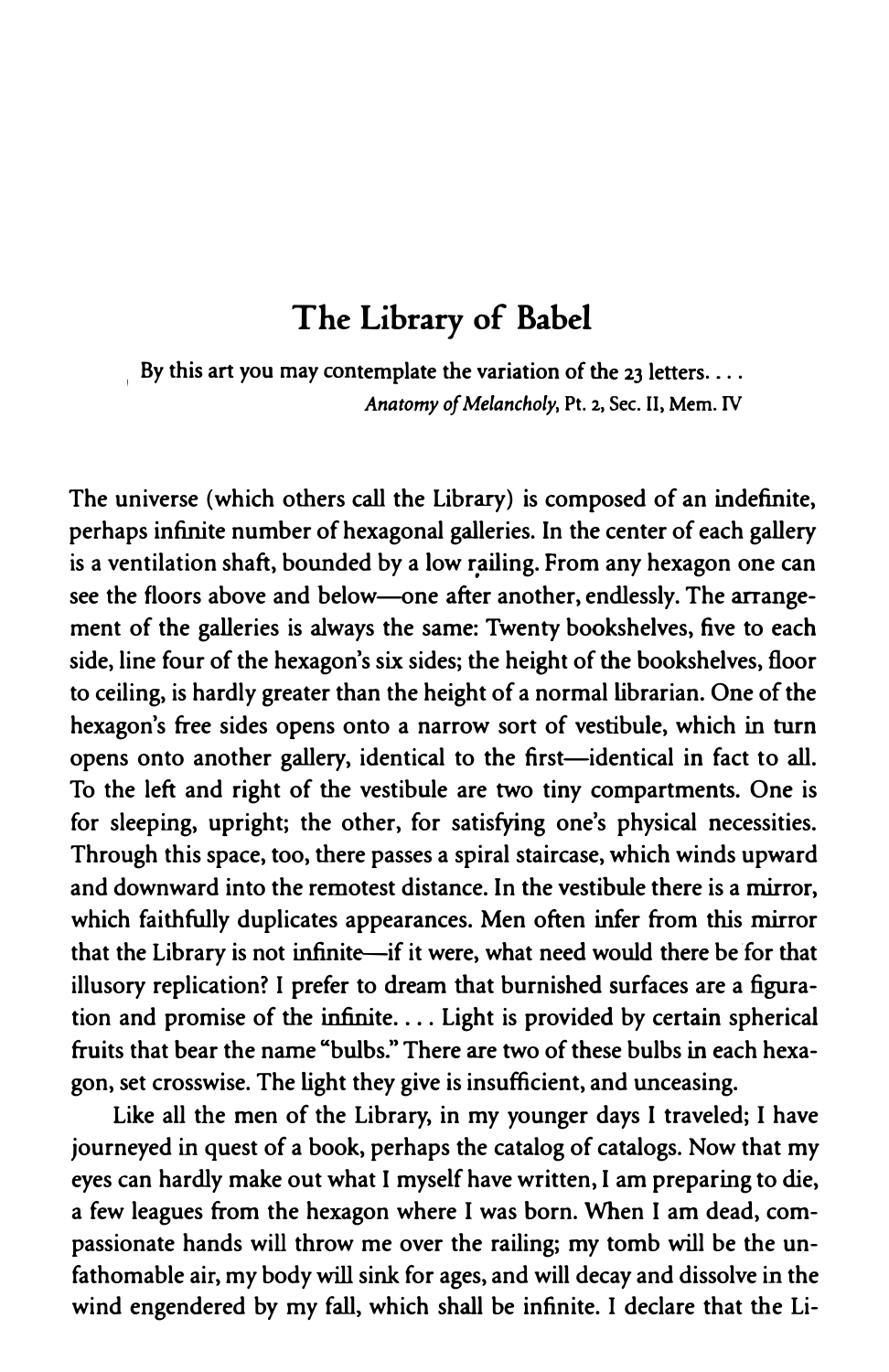brary is endless. Idealists argue that the hexagonal rooms are the necessary shape of absolute space, or at least of our perception of space. They argue that a triangular or pentagonal chamber is inconceivable. (Mystics claim that their ecstasies reveal to them a circular chamber containing an enormous circular book with a continuous spine that goes completely around the walls. But their testimony is suspect, their words obscure. That cyclical book is God.) Let it suffice for the moment that I repeat the classic dictum: The Library is a sphere whose exact center is any hexagon and whose circumference is unattainable.

Each wall of each hexagon is furnished with five bookshelves; each bookshelf holds thirty-two books identical in format; each book contains four hundred ten pages; each page, forty lines; each line, approximately eighty black letters. There are also letters on the front cover of each book; those letters neither indicate nor prefigure what the pages inside will say. I am aware that that lack of correspondence once struck men as mysterious. Before summarizing the solution of the mystery (whose discovery, in spite of its tragic consequences, is perhaps the most important event in all history), I wish to recall a few axioms.

First: The Library has existed ab æternitate. That truth, whose immediate corollary is the future eternity of the world, no rational mind can doubt. Man, the imperfect librarian, may be the work of chance or of malevolent demiurges; the universe, with its elegant appointments---its bookshelves, its enigmatic books, its indefatigable staircases for the traveler, and its water closets for the seated librarian—can only be the handiwork of a god. In order to grasp the distance that separates the human and the divine, one has only to compare these crude trembling symbols which my fallible hand scrawls on the cover of a book with the organic letters inside-neat, delicate, deep black, and inimitably symmetrical.

Second: There are twenty-five orthographic symbols.' That discovery enabled mankind, three hundred years ago, to formulate a general theory of the Library and thereby satisfactorily solve the riddle that no conjecture had been able to divine-the formless and chaotic nature of virtually all books. One book, which my father once saw in a hexagon in circuit 15-94, consisted of the letters M C V perversely repeated from the first line to the last. Another (much consulted in this zone) is a mere labyrinth of letters whose

'The original manuscript has neither numbers nor capital letters; punctuation is limited to the comma and the period. Those two marks, the space, and the twenty-two letters of the alphabet are the twenty-five sufficient symbols that our unknown author is referring to. [Ed. note.]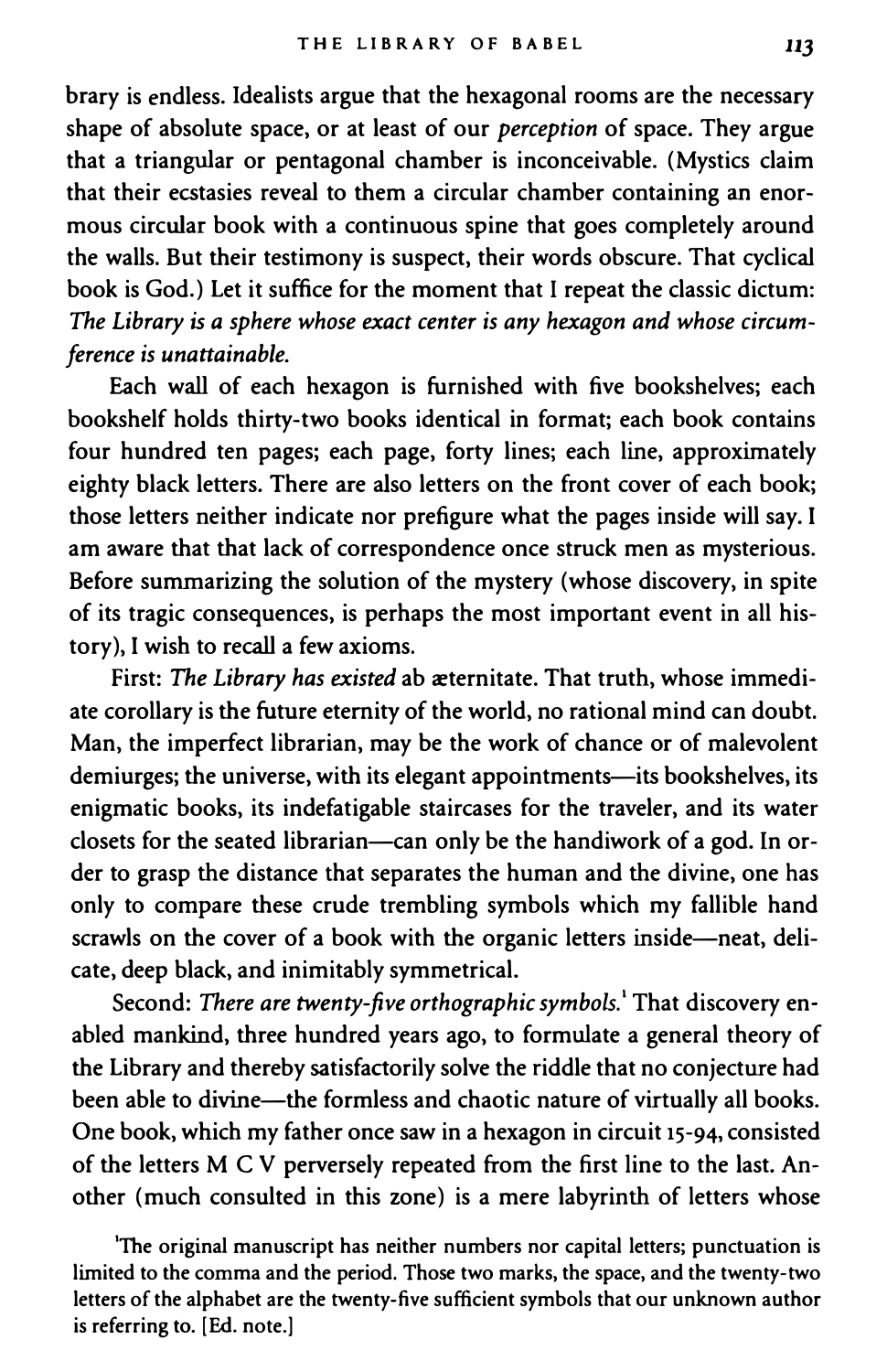penultimate page contains the phrase O Time thy pyramids. This much is known: For every rational line or forthright statement there are leagues of senseless cacophony, verbal nonsense, and incoherency. (I know of one semibarbarous zone whose librarians repudiate the "vain and superstitious habit" of trying to find sense in books, equating such a quest with attempting to find meaning in dreams or in the chaotic lines of the palm of one's hand.... They will acknowledge that the inventors of writing imitated the twenty-five natural symbols, but contend that that adoption was fortuitous, coincidental, and that books in themselves have no meaning. That argument, as we shall see, is not entirely fallacious.)

For many years it was believed that those impenetrable books were in ancient or far-distant languages. It is true that the most ancient peoples, the first librarians, employed a language quite different from the one we speak today; it is true that a few miles to the right, our language devolves into dialect and that ninety floors above, it becomes incomprehensible. All of that, I repeat, is true-but four hundred ten pages of unvarying M C V's cannot belong to any language, however dialectal or primitive it may be. Some have suggested that each letter influences the next, and that the value of M C V on page 71, line 3, is not the value of the same series on another line of another page, but that vague thesis has not met with any great acceptance. Others have mentioned the possibility of codes; that conjecture has been universally accepted, though not in the sense in which its originators formulated it.

Some five hundred years ago, the chief of one of the upper hexagons<sup>2</sup> came across a book as jumbled as all the others, but containing almost two pages of homogeneous lines. He showed his find to a traveling decipherer, who told him that the lines were written in Portuguese; others said it was Yiddish. Within the century experts had determined what the language actually was: a Samoyed-Lithuanian dialect of Guarani, with inflections from classical Arabic. The content was also determined: the rudiments of combinatory analysis, illustrated with examples of endlessly repeating variations. Those examples allowed a librarian of genius to discover the fundamental law of the Library. This philosopher observed that all books, however different from one another they might be, consist of identical elements: the space, the period, the comma, and the twenty-two letters of the alphabet. He also posited a fact which all travelers have since confirmed: In all the Li-

'In earlier times, there was one man for every three hexagons. Suicide and diseases of the lung have played havoc with that proportion. An unspeakably melancholy memory: I have sometimes traveled for nights on end, down corridors and polished staircases, without coming across a single librarian.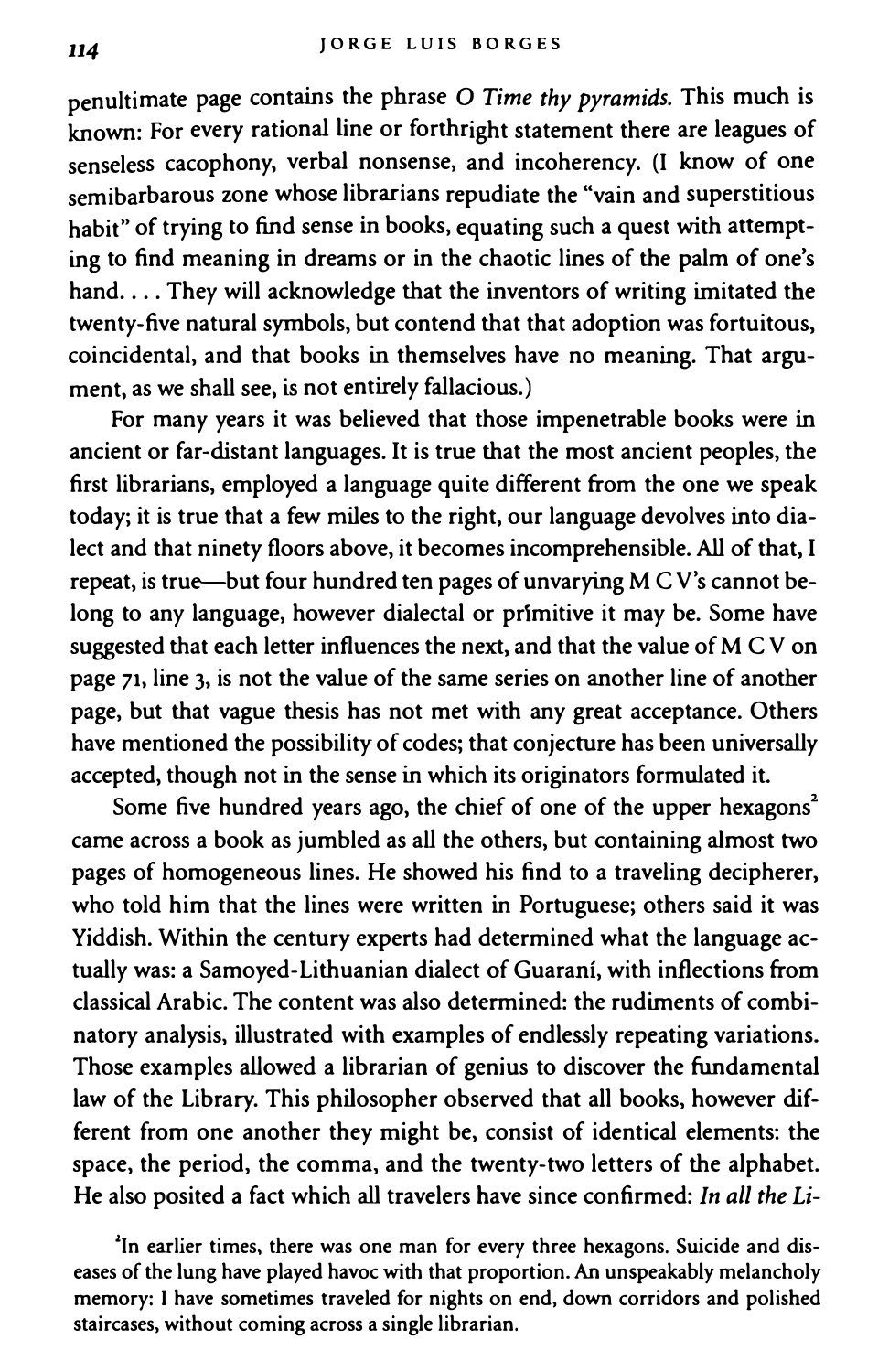brary, there are no two identical books. From those incontrovertible premises, the librarian deduced that the Library is "total"-perfect, complete, and whole-and that its bookshelves contain all possible combinations of the twenty-two orthographic symbols (a number which, though unimaginably vast, is not infinite)—that is, all that is able to be expressed, in every language. All—the detailed history of the future, the autobiographies of the archangels, the faithful catalog of the Library, thousands and thousands of false catalogs, the proof of the falsity of those false catalogs, a proof of the falsity of the true catalog, the gnostic gospel of Basilides, the commentary upon that gospel, the commentary on the commentary on that gospel, the true story of your death, the translation of every book into every language, the interpolations of every book into all books, the treatise Bede could have written (but did not) on the mythology of the Saxon people, the lost books of Tacitus.

When it was announced that the Library contained all books, the first reaction was unbounded joy. All men felt themselves the possessors of an intact and secret treasure. There was no personal problem, no world problem, whose eloquent solution did not exist-somewhere in some hexagon. The universe was justified; the universe suddenly became congruent with the unlimited width and breadth of humankind's hope. At that period there was much talk of The Vindications-books of apologiæ and prophecies that would vindicate for all time the actions of every person in the universe and that held wondrous arcana for men's futures. Thousands of greedy individuals abandoned their sweet native hexagons and rushed downstairs, upstairs, spurred by the vain desire to find their Vindication. These pilgrims squabbled in the narrow corridors, muttered dark imprecations, strangled one another on the divine staircases, threw deceiving volumes down ventilation shafts, were themselves hurled to their deaths by men of distant regions. Others went insane ... . The Vindications do exist (I have seen two of them, which refer to persons in the future, persons perhaps not imaginary), but those who went in quest of them failed to recall that the chance of a man's finding his own Vindication, or some perfidious version of his own, can be calculated to be zero.

At that same period there was also hope that the fundamental mysteries of mankind-the origin of the Library and of time-might be revealed. In all likelihood those profound mysteries can indeed be explained in words; if the language of the philosophers is not sufficient, then the multiform Library must surely have produced the extraordinary language that is required, together with the words and grammar of that language. For four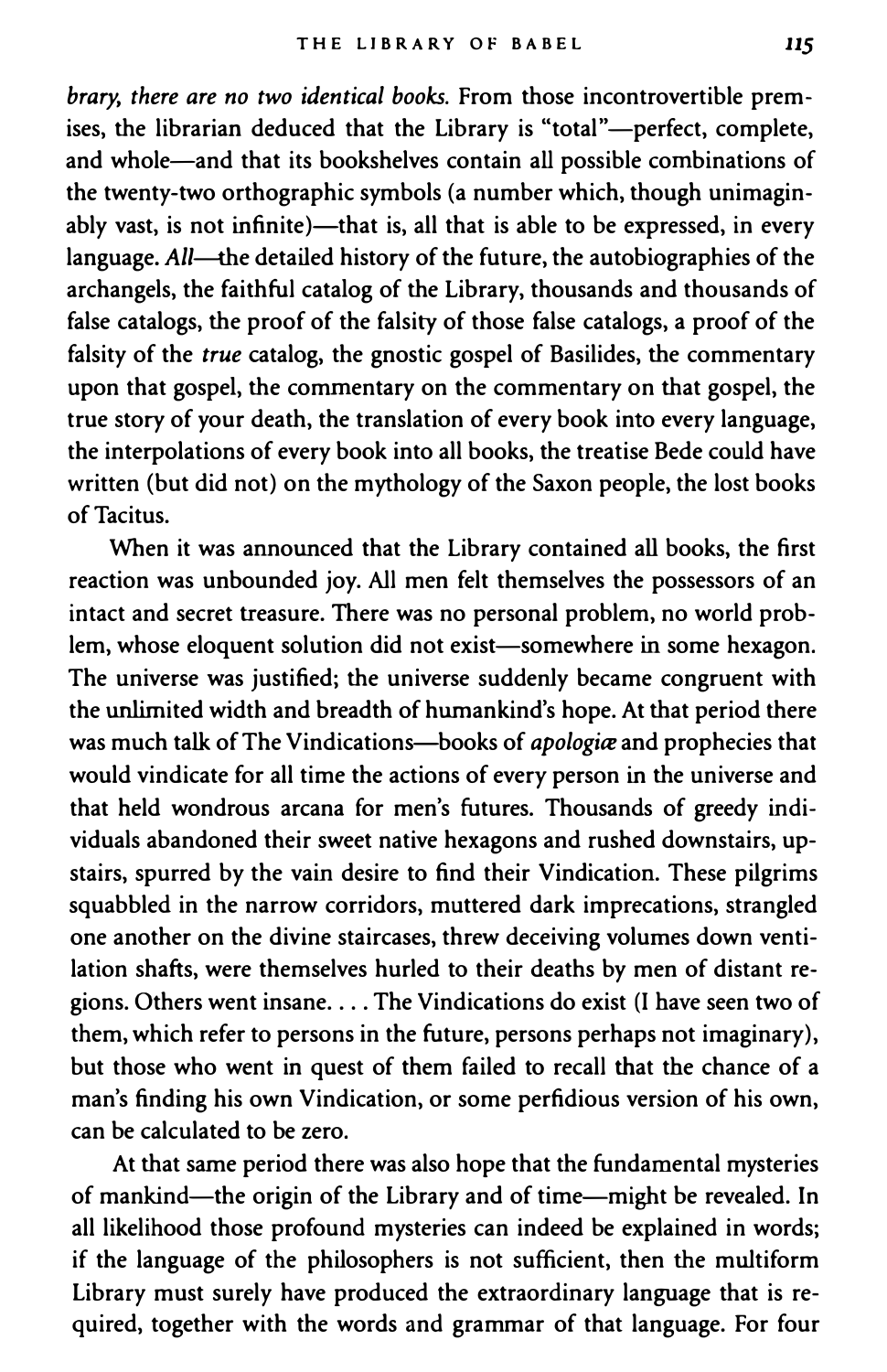centuries, men have been scouring the hexagons.... There are official searchers, the "inquisitors." I have seen them about their tasks: they arrive exhausted at some hexagon, they talk about a staircase that nearly killed them-rungs were missing-they speak with the librarian about galleries and staircases, and, once in a while, they take up the nearest book and leaf through it, searching for disgraceful or dishonorable words. Clearly, no one expects to discover anything.

That unbridled hopefulness was succeeded, naturally enough, by a similarly disproportionate depression. The certainty that some bookshelf in some hexagon contained precious books, yet that those precious books were forever out of reach, was almost unbearable. One blasphemous sect proposed that the searches be discontinued and that all men shuffle letters and symbols until those canonical books, through some improbable stroke of chance, had been constructed. The authorities were forced to issue strict orders. The sect disappeared, but in my childhood I have seen old men who for long periods would hide in the latrines with metal disks and a forbidden dice cup, feebly mimicking the divine disorder.

Others, going about it in the opposite way, thought the first thing to do was eliminate all worthless books. They would invade the hexagons, show credentials that were not always false, leaf disgustedly through a volume, and condemn entire walls of books. It is to their hygienic, ascetic rage that we lay the senseless loss of millions of volumes. Their name is execrated today, but those who grieve over the "treasures" destroyed in that frenzy overlook two widely acknowledged facts: One, that the Library is so huge that any reduction by human hands must be infinitesimal. And two, that each book is unique and irreplaceable, but (since the Library is total) there are always several hundred thousand imperfect facsimiles-books that differ by no more than a single letter, or a comma. Despite general opinion, I daresay that the consequences of the depredations committed by the Purifiers have been exaggerated by the horror those same fanatics inspired. They were spurred on by the holy zeal to reach-someday, through unrelenting effort-the books of the Crimson Hexagon-books smaller than natural books, books omnipotent, illustrated, and magical.

We also have knowledge of another superstition from that period: belief in what was termed the Book-Man. On some shelf in some hexagon, it was argued, there must exist a book that is the cipher and perfect compendium of all other books, and some librarian must have examined that book; this librarian is analogous to a god. In the language of this zone there are still vestiges of the sect that worshiped that distant librarian. Many have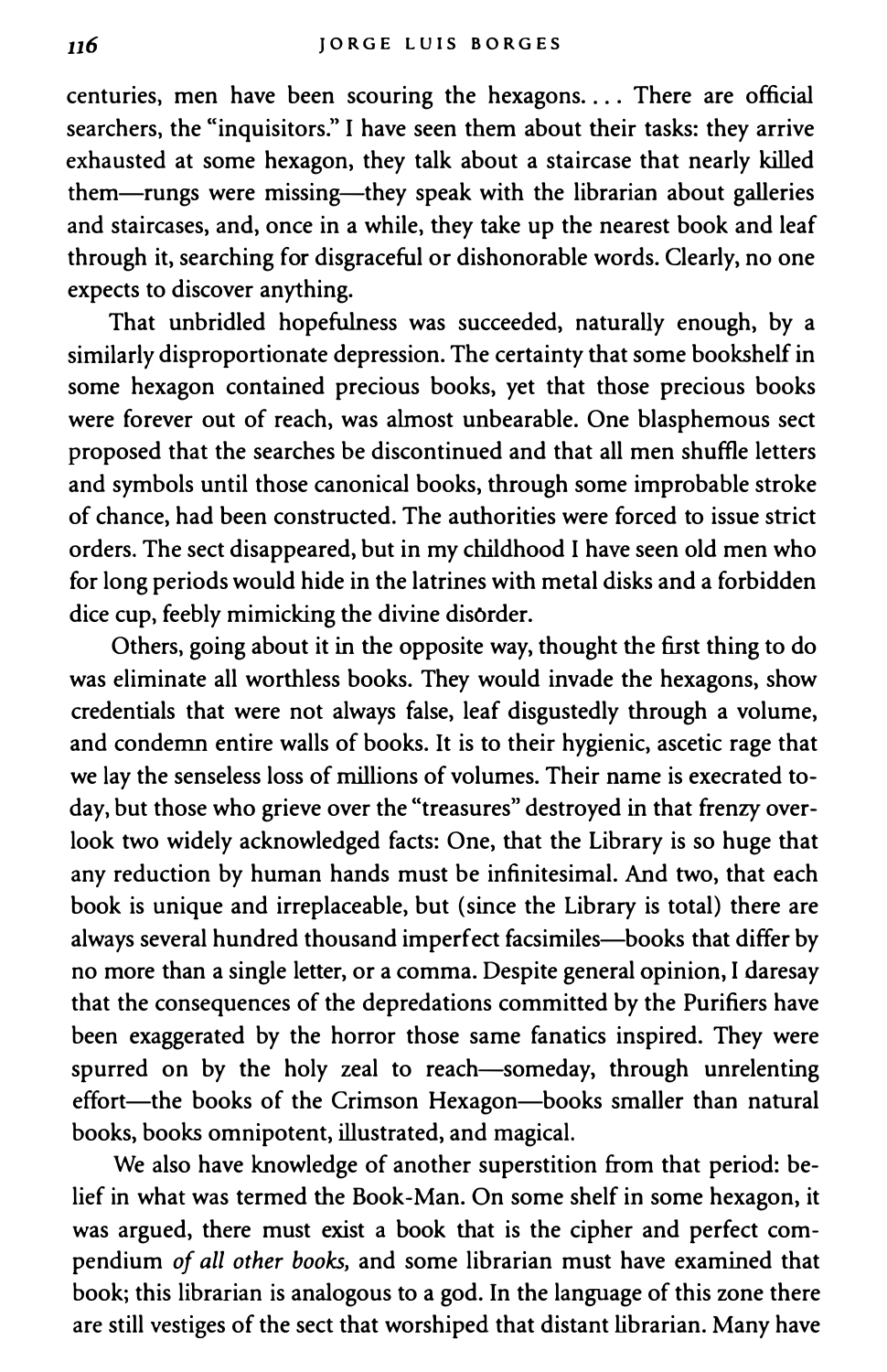gone in search of Him. For a hundred years, men beat every possible pathand every path in vain. How was one to locate the idolized secret hexagon that sheltered Him? Someone proposed searching by regression: To locate book A, first consult book B, which tells where book A can be found; to locate book B, first consult book C, and so on, to infinity .... It is in ventures such as these that I have squandered and spent my years. I cannot think it unlikely that there is such a total book<sup>3</sup> on some shelf in the universe. I pray to the unknown gods that some man-even a single man, tens of centuries ago-has perused and read that book. If the honor and wisdom and joy of such a reading are not to be my own, then let them be for others. Let heaven exist, though my own place be in hell. Let me be tortured and battered and annihilated, but let there be one instant, one creature, wherein thy enormous Library may find its justification.

Infidels claim that the rule in the Library is not "sense;' but "non-sense;' and that "rationality" (even humble, pure coherence) is an almost miraculous exception. They speak, I know, of "the feverish Library, whose random volumes constantly threaten to transmogrify into others, so that they affirm all things, deny all things, and confound and confuse all things, like some mad and hallucinating deity." Those words, which not only proclaim disorder but exemplify it as well, prove, as all can see, the infidels' deplorable taste and desperate ignorance. For while the Library contains all verbal structures, all the variations allowed by the twenty-five orthographic symbols, it includes not a single absolute piece of nonsense. It would be pointless to observe that the finest volume of all the many hexagons that I myself administer is titled Combed Thunder, while another is titled The Plaster Cramp, and another, Axaxaxas mlö. Those phrases, at first apparently incoherent, are undoubtedly susceptible to cryptographic or allegorical "reading"; that reading, that justification of the words' order and existence, is itself verbal and, ex hypothesi, already contained somewhere in the Library. There is no combination of characters one can make-*dhcmrlchtdj*, for example-that the divine Library has not foreseen and that in one or more of its secret tongues does not hide a terrible significance. There is no syllable one can speak that is not filled with tenderness and terror, that is not, in one of those languages, the mighty name of a god. To speak is to commit tautologies. This point-

<sup>3</sup>I repeat: In order for a book to exist, it is sufficient that it be possible. Only the impossible is excluded. For example, no book is also a staircase, though there are no doubt books that discuss and deny and prove that possibility, and others whose structure corresponds to that of a staircase.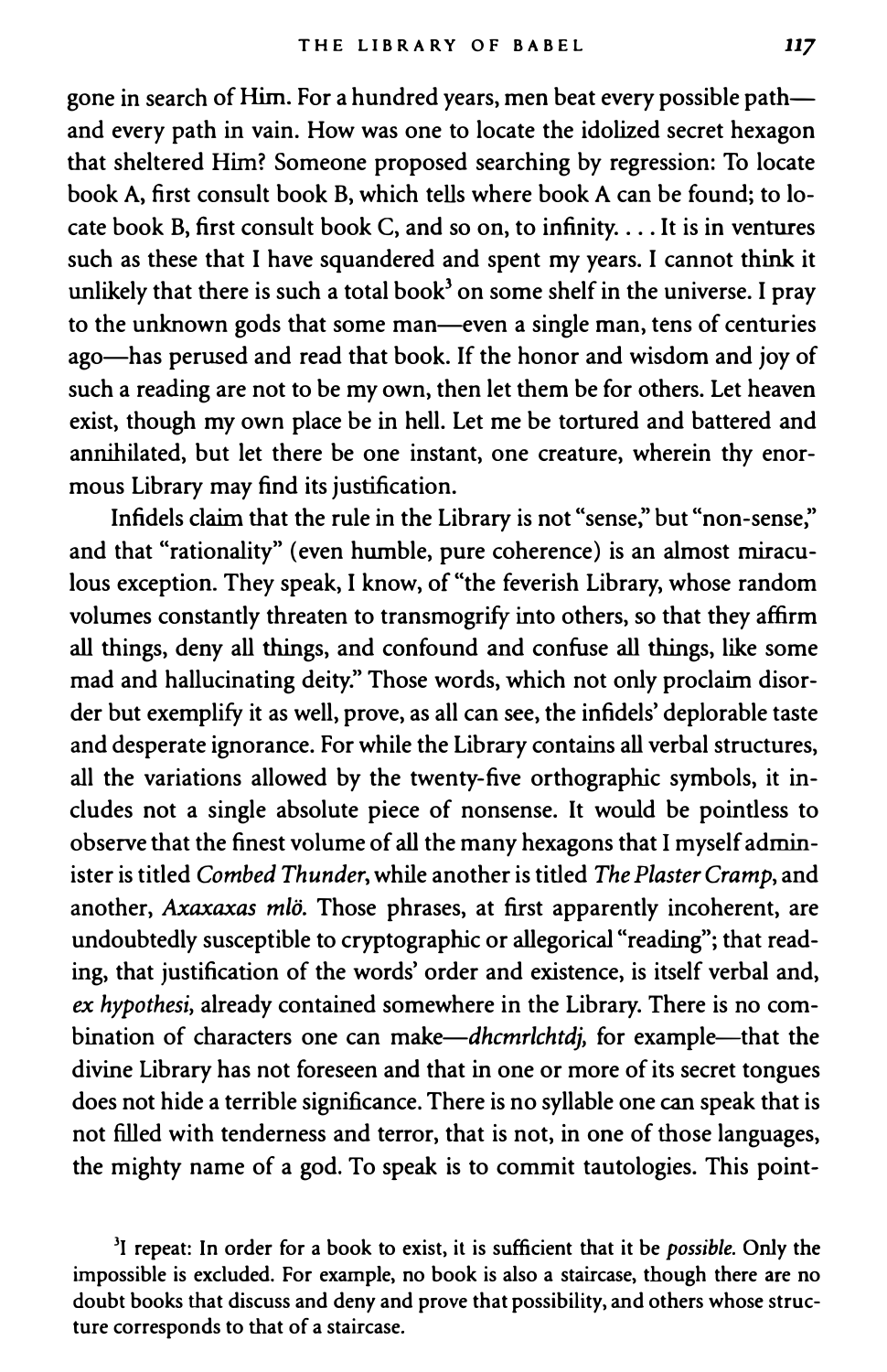less, verbose epistle already exists in one of the thirty volumes of the five bookshelves in one of the countless hexagons-as does its refutation. (A number *n* of the possible languages employ the same vocabulary; in some of them, the symbol "library" possesses the correct definition "everlasting, ubiquitous system of hexagonal galleries," while a library—the thing—is a loaf of bread or a pyramid or something else, and the six words that define it themselves have other definitions. You who read me-are you certain you understand my language?)

Methodical composition distracts me from the present condition of humanity. The certainty that everything has already been written annuls us, or renders us phantasmal. I know districts in which the young people prostrate themselves before books and like savages kiss their pages, though they cannot read a letter. Epidemics, heretical discords, pilgrimages that inevitably degenerate into brigandage have decimated the population. I believe I mentioned the suicides, which are more and more frequent every year. I am perhaps misled by old age and fear, but I suspect that the human speciesthe only species—teeters at the verge of extinction, yet that the Library enlightened, solitary, infinite, perfectly unmoving, armed with precious volumes, pointless, incorruptible, and secret-will endure.

I have just written the word "infinite." I have not included that adjective out of mere rhetorical habit; I hereby state that it is not illogical to think that the world is infinite. Those who believe it to have limits hypothesize that in some remote place or places the corridors and staircases and hexagons may, inconceivably, end—which is absurd. And yet those who picture the world as unlimited forget that the number of possible books is not. I will be bold enough to suggest this solution to the ancient problem: The Library is unlimited but periodic. If an eternal traveler should journey in any direction, he would find after untold centuries that the same volumes are repeated in the same disorder-which, repeated, becomes order: the Order. My solitude is cheered by that elegant hope.<sup>4</sup>

Mar del Plata, 1941

4Letizia Alvarez de Toledo has observed that the vast Library is pointless; strictly speaking, all that is required is a single volume, of the common size, printed in nine- or ten-point type, that would consist of an infinite number of infinitely thin pages. (In the early seventeenth century, Cavalieri stated that every solid body is the superposition of an infinite number of planes.) Using that silken vademecum would not be easy: each apparent page would open into other similar pages; the inconceivable middle page would have no "back."